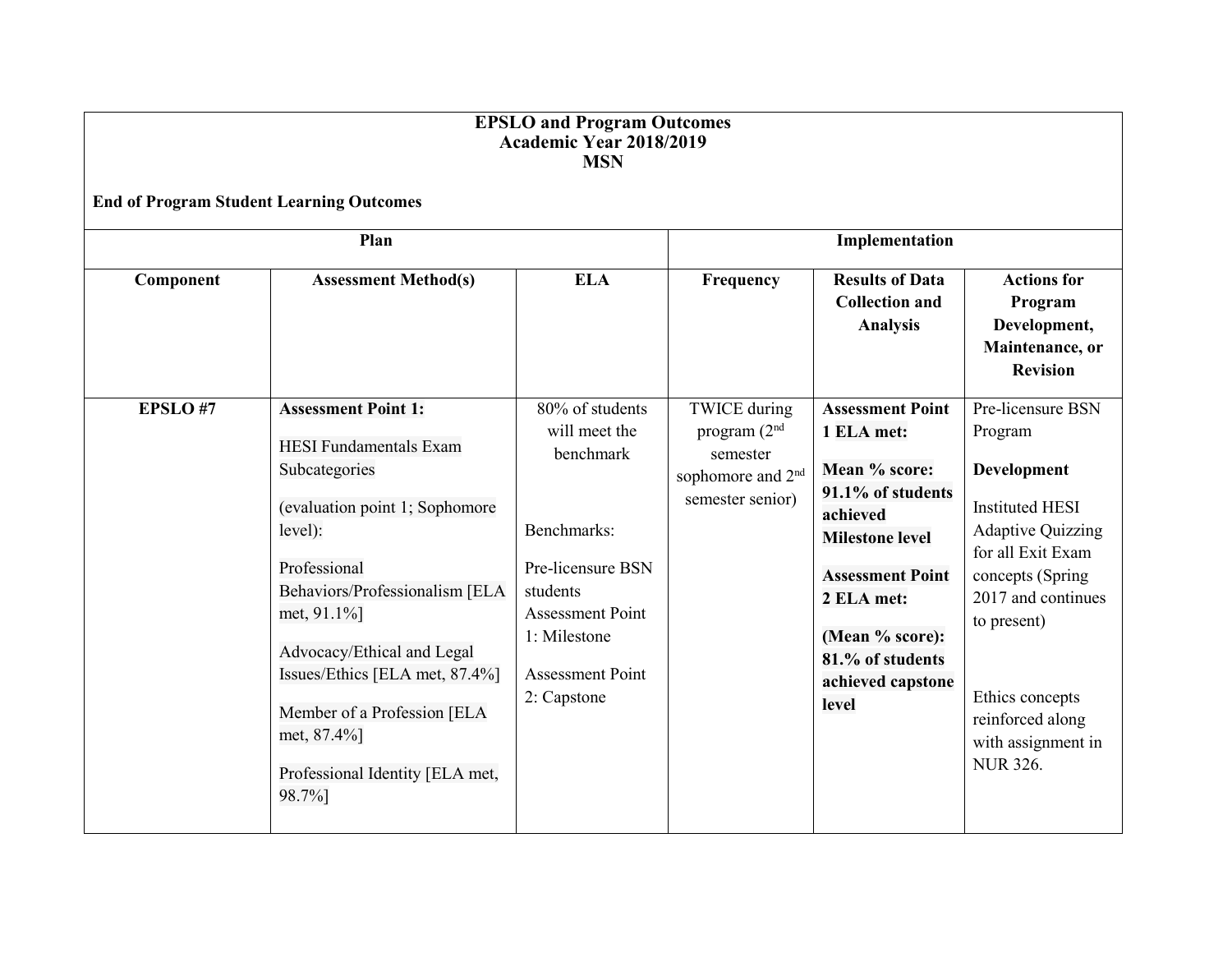| <b>Assessment Point 2:</b>           |                         |                  |                         |                  |
|--------------------------------------|-------------------------|------------------|-------------------------|------------------|
| <b>HESI Exit 2 Exam</b>              |                         |                  |                         |                  |
| Subcategories (evaluation point      |                         |                  |                         |                  |
| 2; Senior level):                    |                         |                  |                         |                  |
|                                      |                         |                  |                         |                  |
| Professional                         |                         |                  |                         |                  |
| Behaviors/Professionalism [ELA       |                         |                  |                         |                  |
| met, 85.4%]                          |                         |                  |                         |                  |
| Advocacy/Ethical and Legal           |                         |                  |                         |                  |
| Issues/Ethics [ELA not met,          |                         |                  |                         |                  |
| 76.7%]                               |                         |                  |                         |                  |
|                                      |                         |                  |                         |                  |
| Member of a Team [ELA met,<br>86.8%] |                         |                  |                         |                  |
|                                      |                         |                  |                         |                  |
| Professional Identity [ELA not       |                         |                  |                         |                  |
| met, 75.2%]                          |                         |                  |                         |                  |
|                                      |                         |                  |                         |                  |
|                                      |                         |                  |                         |                  |
| <b>RN</b> to BSN Program             |                         |                  | <b>RN</b> to BSN        | <b>RN</b> to BSN |
| <b>Assessment Point 1</b>            |                         |                  | Program                 | Program:         |
|                                      |                         | <b>RN</b> to BSN |                         |                  |
| NUR305 Nurse Practice Act            | <b>RN</b> to BSN        | Program:         | <b>Assessment Point</b> | Maintenance      |
| Paper                                | Program                 | Twice during     | 1 ELA met:              |                  |
| [ELA met, 97.9%]                     | <b>Assessment Point</b> | program          | 98.9% of students       |                  |
|                                      | 1: Milestone            |                  | achieved                |                  |
| NUR 427 Ethical Dilemma              |                         |                  | milestone level         |                  |
| Powerpoint                           | <b>Assessment Point</b> |                  |                         |                  |
| [ELA met, 100%]                      | 2: Capstone             |                  |                         |                  |
|                                      |                         |                  |                         |                  |
|                                      |                         |                  |                         |                  |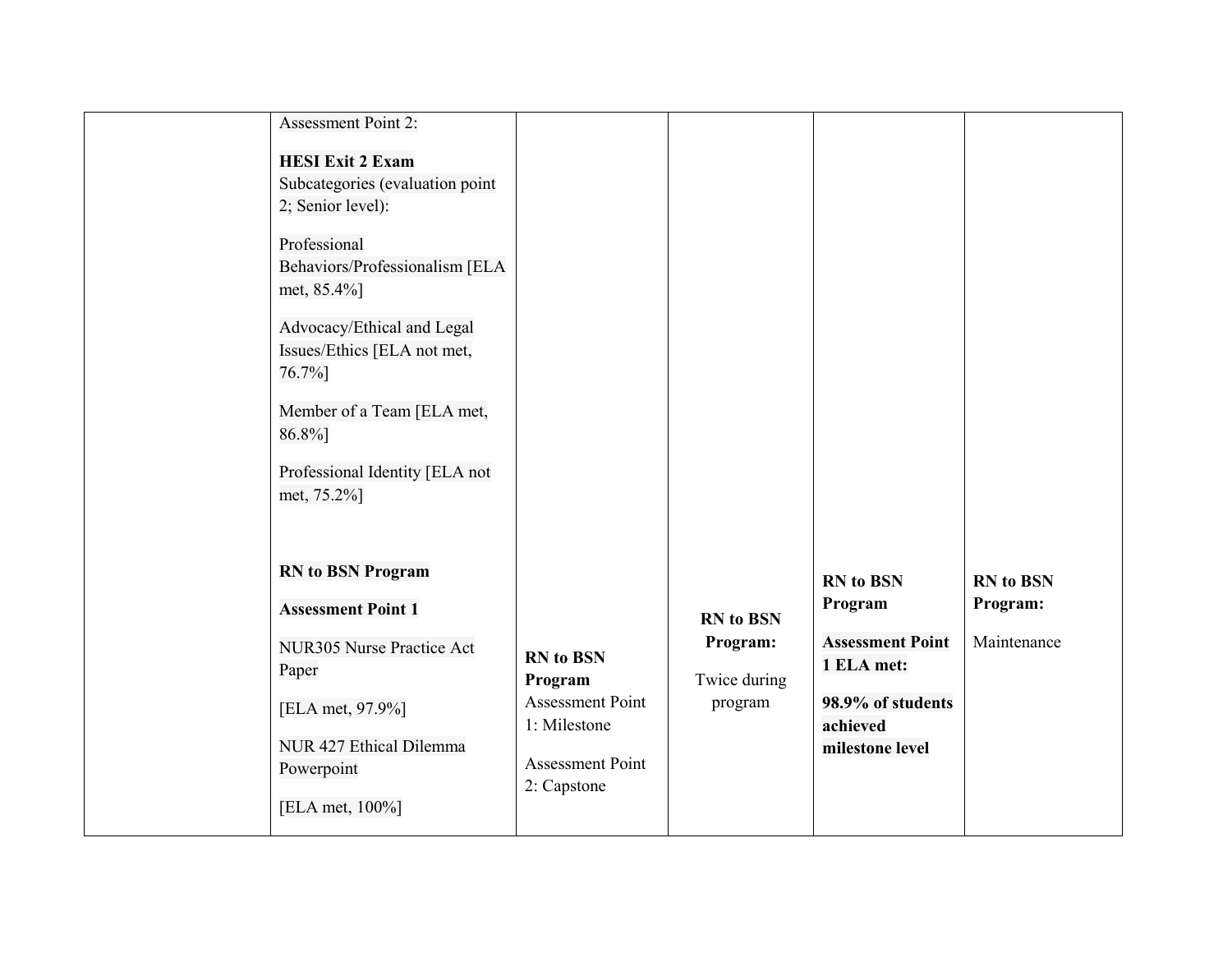| <b>EPSLO#8</b> | <b>Assessment Point 2</b><br>NUR 418 Professional Issues<br>Term Paper<br>[ELA met, 100%]<br>NUR 416 Ethical Dilemma<br>Assignment<br>[ELA met, 100%]<br><b>Assessment Point 1:</b>                                                                                          | 80% of students                                                                                                                                                 | <b>TWICE</b> during                                                             | <b>Assessment Point</b><br>2 ELA met:<br>100% of students<br>achieved capstone<br>level<br><b>Assessment Point</b>                                                                             | Pre-licensure BSN                                                                                                                                                                                                                                                     |
|----------------|------------------------------------------------------------------------------------------------------------------------------------------------------------------------------------------------------------------------------------------------------------------------------|-----------------------------------------------------------------------------------------------------------------------------------------------------------------|---------------------------------------------------------------------------------|------------------------------------------------------------------------------------------------------------------------------------------------------------------------------------------------|-----------------------------------------------------------------------------------------------------------------------------------------------------------------------------------------------------------------------------------------------------------------------|
|                | <b>HESI</b> Fundamentals Exam<br>Subcategories<br>(evaluation point 1; Sophomore<br>level):<br>Scope of Practice [ELA met,<br>87.6%]<br>Professional Issues [ELA met,<br>96.2%]<br>Professionalism and Professional<br>Values [ELA met, 84.8%]<br><b>Assessment Point 2:</b> | will meet the<br>benchmark<br>Benchmarks:<br>Pre-licensure BSN<br>students<br><b>Assessment Point</b><br>1: Milestone<br><b>Assessment Point</b><br>2: Capstone | program $(2nd$<br>semester<br>sophomore and 2 <sup>nd</sup><br>semester senior) | 1 ELA met:<br>Mean % score:<br>87.8% of students<br>achieved intro<br>level<br><b>Assessment Point</b><br>2 ELA not met:<br>(Mean % score):<br>75.7% of students<br>achieved capstone<br>level | Program<br>Maintenance<br><b>Instituted HESI</b><br><b>Adaptive Quizzing</b><br>for all Exit Exam<br>concepts (Spring<br>2017 and continues<br>to present)<br>Introduced<br>professionalism<br>concepts in new<br>NUR 200 course<br>during the Fall 2017<br>semester. |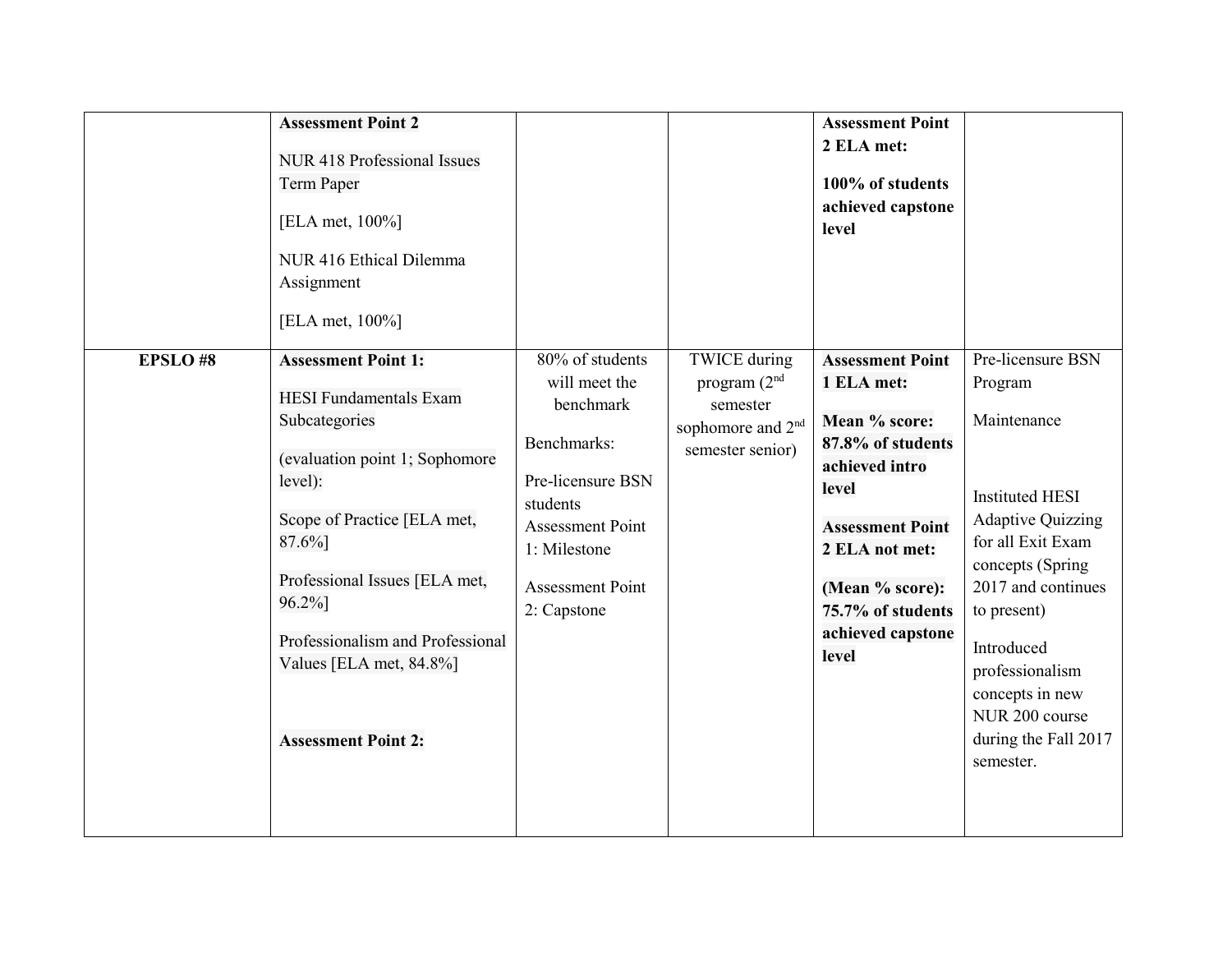| <b>MSN EPSLO</b>  | HESI Exit 2 Exam Subcategories<br>(evaluation point 2; Senior<br>level):<br>Scope of Practice [ELA met,<br>81.1%]<br>Professional Issues [ELA met,<br>85.4%]<br>Professionalism and Professional<br>Values [ELA not met, 60.8%]<br><b>RN</b> to BSN Program<br><b>Assessment Point 1</b><br>NUR 305 Nurse Practice Act<br>Paper<br>[ELA met, 9.97%]<br><b>Assessment Point 2</b><br>NUR 427 Critical Issues Change<br>Paper<br>[ELA met, 100%]<br><b>Assessment Method(s)</b> | <b>RN</b> to BSN<br>Program<br><b>Assessment Point</b><br>1: Milestone<br><b>Assessment Point</b><br>2: Capstone<br><b>ELA</b> | <b>RN</b> to BSN<br>Program:<br>Twice during<br>program<br>Frequency | <b>RN</b> to BSN<br>Program<br><b>Assessment Point</b><br>1 ELA met:<br>97% of students<br>achieved<br>milestone level<br><b>Assessment Point</b><br>2 ELA met:<br>93% of students<br>achieved capstone<br>level<br><b>Results of Data</b> | <b>RN</b> to BSN<br>Program:<br>Maintenance<br><b>Actions for</b> |
|-------------------|-------------------------------------------------------------------------------------------------------------------------------------------------------------------------------------------------------------------------------------------------------------------------------------------------------------------------------------------------------------------------------------------------------------------------------------------------------------------------------|--------------------------------------------------------------------------------------------------------------------------------|----------------------------------------------------------------------|--------------------------------------------------------------------------------------------------------------------------------------------------------------------------------------------------------------------------------------------|-------------------------------------------------------------------|
| <b>Evaluation</b> |                                                                                                                                                                                                                                                                                                                                                                                                                                                                               |                                                                                                                                |                                                                      | <b>Collection and</b><br><b>Analysis</b>                                                                                                                                                                                                   | Program<br>Development,                                           |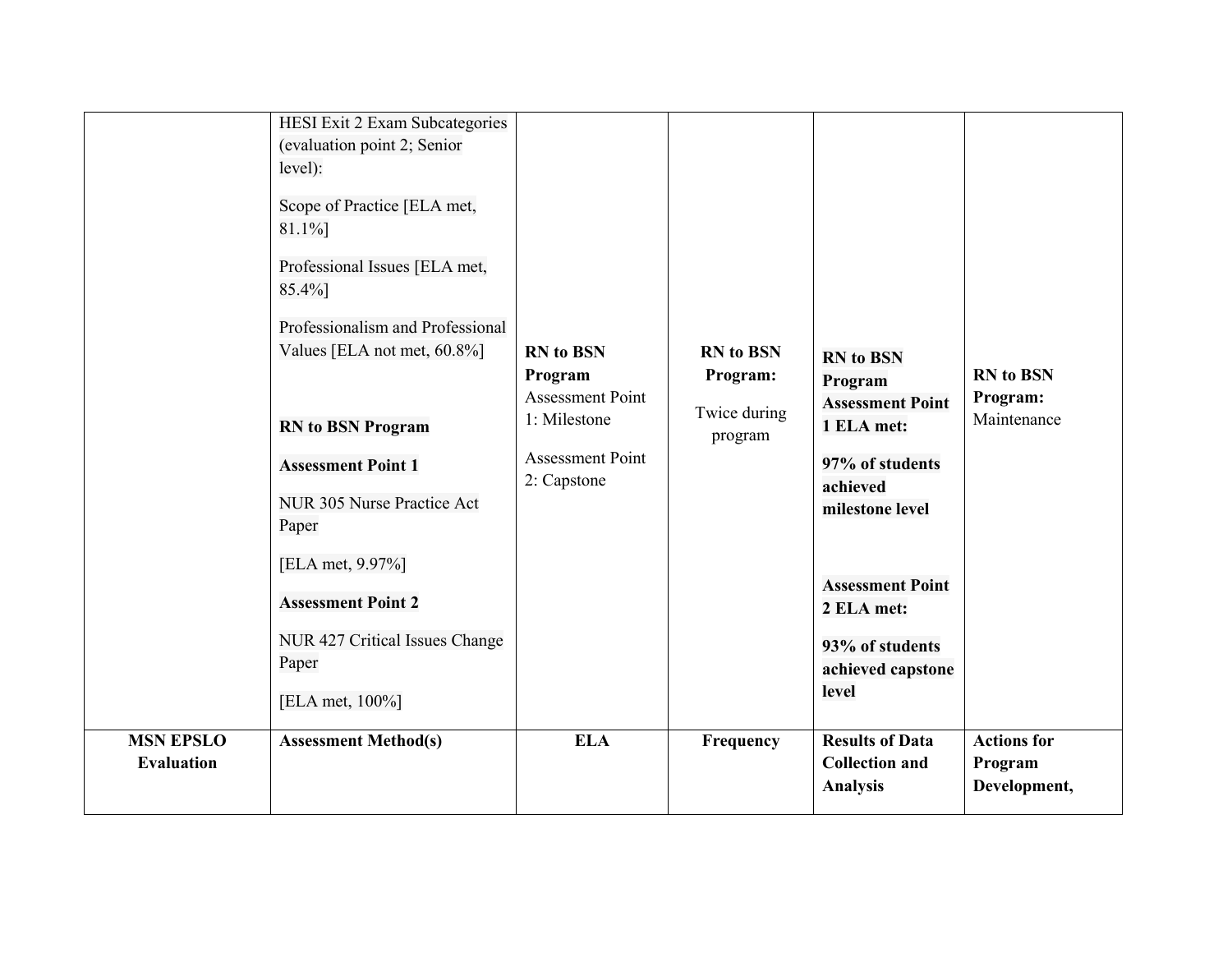|                |                                                                                                                                                                                                                                                                                                                                       |                                                                                                                                   |                                |                                                                                                  | Maintenance, or<br><b>Revision</b> |
|----------------|---------------------------------------------------------------------------------------------------------------------------------------------------------------------------------------------------------------------------------------------------------------------------------------------------------------------------------------|-----------------------------------------------------------------------------------------------------------------------------------|--------------------------------|--------------------------------------------------------------------------------------------------|------------------------------------|
| <b>EPSLO1</b>  | <b>Assessment point 1 (NUR 606)</b><br><b>Core): Evidence Based paper</b><br>[Formulates problem;<br>Critically analyzes evidence;<br><b>Evaluates solutions;</b><br><b>Synthesizes literature and</b><br>experience to develop a plan;<br><b>ELA</b> met for all components,<br>$100%$ ]                                             | 80% of students<br>will meet the<br>benchmark<br><b>Assessment point</b><br>1: Capstone<br><b>Assessment point</b><br>2: Advanced | <b>TWICE</b> during<br>program | <b>Assessment Point</b><br>1, ELA MET,<br>100%<br><b>Assessment Point</b><br>2, ELA MET,<br>100% | Maintenance                        |
|                | <b>Assessment point 2 (NUR 619</b><br><b>NE; NUR 648 NA; NUR 695</b><br><b>FNP</b> ): Evidence Based<br>Paper/project<br>[Formulates problem;<br>Critically analyzes evidence;<br><b>Evaluates solutions;</b><br><b>Synthesizes literature and</b><br>experience to develop a plan;<br><b>ELA</b> met for all components,<br>$100%$ ] |                                                                                                                                   |                                |                                                                                                  |                                    |
| <b>EPSLO 2</b> | <b>Assessment point 1: (NUR 618</b><br><b>NE; NUR 646 NA; NUR 624</b><br><b>FNP) Clinical Evaluation Tool</b><br>[Performs assessments in area<br>of emphasis; Synthesizes data;                                                                                                                                                      | 80% of students<br>will meet the<br>benchmark<br><b>Assessment point</b><br>1: Capstone                                           | <b>TWICE</b> during<br>program | <b>Assessment Point</b><br>1, ELA MET,<br>100%                                                   | <b>Maintenance</b>                 |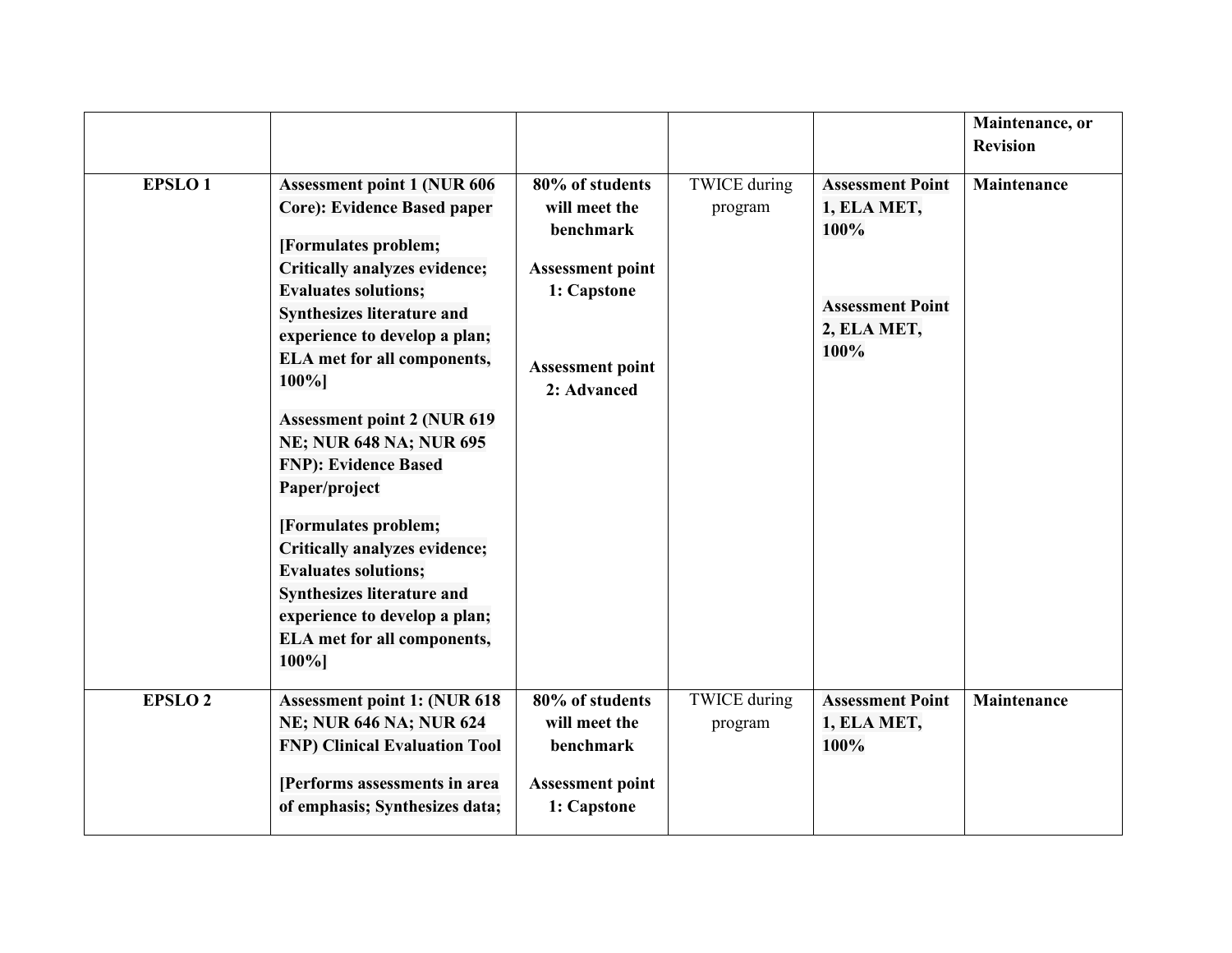|                | Develops a plan; evaluates<br>outcomes; ELA met for all          |                                        |                     | <b>Assessment Point</b><br>2, ELA MET, |             |
|----------------|------------------------------------------------------------------|----------------------------------------|---------------------|----------------------------------------|-------------|
|                | components, 100%]                                                |                                        |                     | 100%                                   |             |
|                | <b>Assessment point 2: (NUR 619)</b>                             |                                        |                     |                                        |             |
|                | <b>NE; NUR 648 NA; NUR 695</b>                                   |                                        |                     |                                        |             |
|                | <b>FNP) Clinical Evaluation Tool</b>                             |                                        |                     |                                        |             |
|                | [Performs assessments in area]<br>of emphasis; Synthesizes data; | <b>Assessment point</b><br>2: Advanced |                     |                                        |             |
|                | Develops a plan; evaluates                                       |                                        |                     |                                        |             |
|                | outcomes; ELA met for all<br>components, 100%]                   |                                        |                     |                                        |             |
|                |                                                                  |                                        |                     |                                        |             |
| <b>EPSLO 3</b> | <b>Assessment point 1: (NUR 618)</b>                             | 80% of students                        | <b>TWICE</b> during | <b>Assessment Point</b>                | Maintenance |
|                | <b>NE; NUR 642 NA; NUR 624</b>                                   | will meet the                          | program             | 1, ELA MET,                            |             |
|                | <b>FNP) Clinical Evaluation Tool</b>                             | benchmark                              |                     | 100%                                   |             |
|                | [Demonstrates knowledge,<br>Performs specialized role (area      |                                        |                     |                                        |             |
|                | of emphasis), Evaluates role;                                    | <b>Assessment point</b>                |                     |                                        |             |
|                | <b>ELA</b> met for all components,<br>100%                       | 1: Capstone                            |                     | <b>Assessment Point</b>                |             |
|                |                                                                  |                                        |                     | 2, ELA MET,<br>100%                    |             |
|                | <b>Assessment point 2: (NUR 619)</b>                             |                                        |                     |                                        |             |
|                | <b>NE; NUR 648 NA; NUR 695</b>                                   |                                        |                     |                                        |             |
|                | <b>FNP) Clinical Evaluation Tool</b>                             | <b>Assessment point</b><br>2: Advanced |                     |                                        |             |
|                | [Demonstrates knowledge,                                         |                                        |                     |                                        |             |
|                | Perform specialized role (area                                   |                                        |                     |                                        |             |
|                | of emphasis), Evaluates role;                                    |                                        |                     |                                        |             |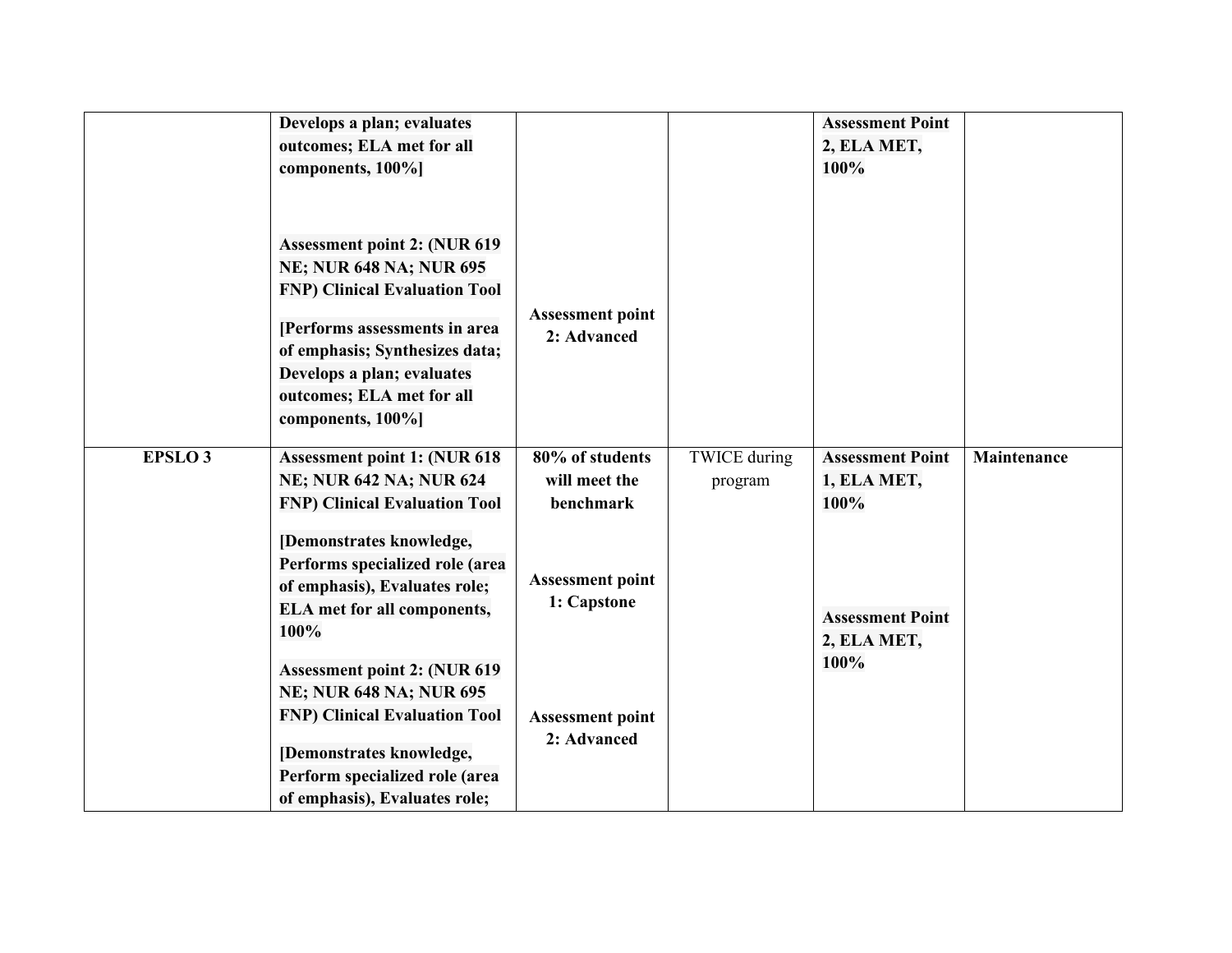|                                       | <b>ELA</b> met for all components,                          |                    |        |            |             |
|---------------------------------------|-------------------------------------------------------------|--------------------|--------|------------|-------------|
|                                       | 100%                                                        |                    |        |            |             |
| <b>MSN Certification</b>              | Aggregate: 100%                                             | 80% pass rate for  | Yearly | ELA met    | Maintenance |
| Pass Rates (2019                      |                                                             | first time testers |        |            |             |
| graduates; reported in                | Disaggregated by exam:                                      |                    |        |            |             |
| spring 2020)                          | <b>ANCC: 100%</b>                                           |                    |        |            |             |
|                                       | AANPCB: 100% (3 of 3)                                       |                    |        |            |             |
|                                       | <b>Disaggregated by Cohort:</b>                             |                    |        |            |             |
|                                       | Huntington: 100%                                            |                    |        |            |             |
|                                       | <b>MOVC: 100%</b>                                           |                    |        |            |             |
|                                       | Charleston: 100%                                            |                    |        |            |             |
|                                       | Beaver: 100%                                                |                    |        |            |             |
|                                       | Bluefield: 100%                                             |                    |        |            |             |
|                                       |                                                             |                    |        |            |             |
|                                       | PMC Aggregate: 100% (1 of 1)                                |                    |        |            |             |
|                                       | Bluefield: 100%                                             |                    |        |            |             |
|                                       | <b>Nurse Midwife: No students</b>                           |                    |        |            |             |
|                                       | <b>Psychiatric Mental Health</b><br><b>FNP: No Students</b> |                    |        |            |             |
| <b>MSN Completion</b><br><b>Rates</b> | Aggregate: 72%                                              | <b>ELA 60%</b>     | Yearly | <b>ELA</b> | Maintenance |